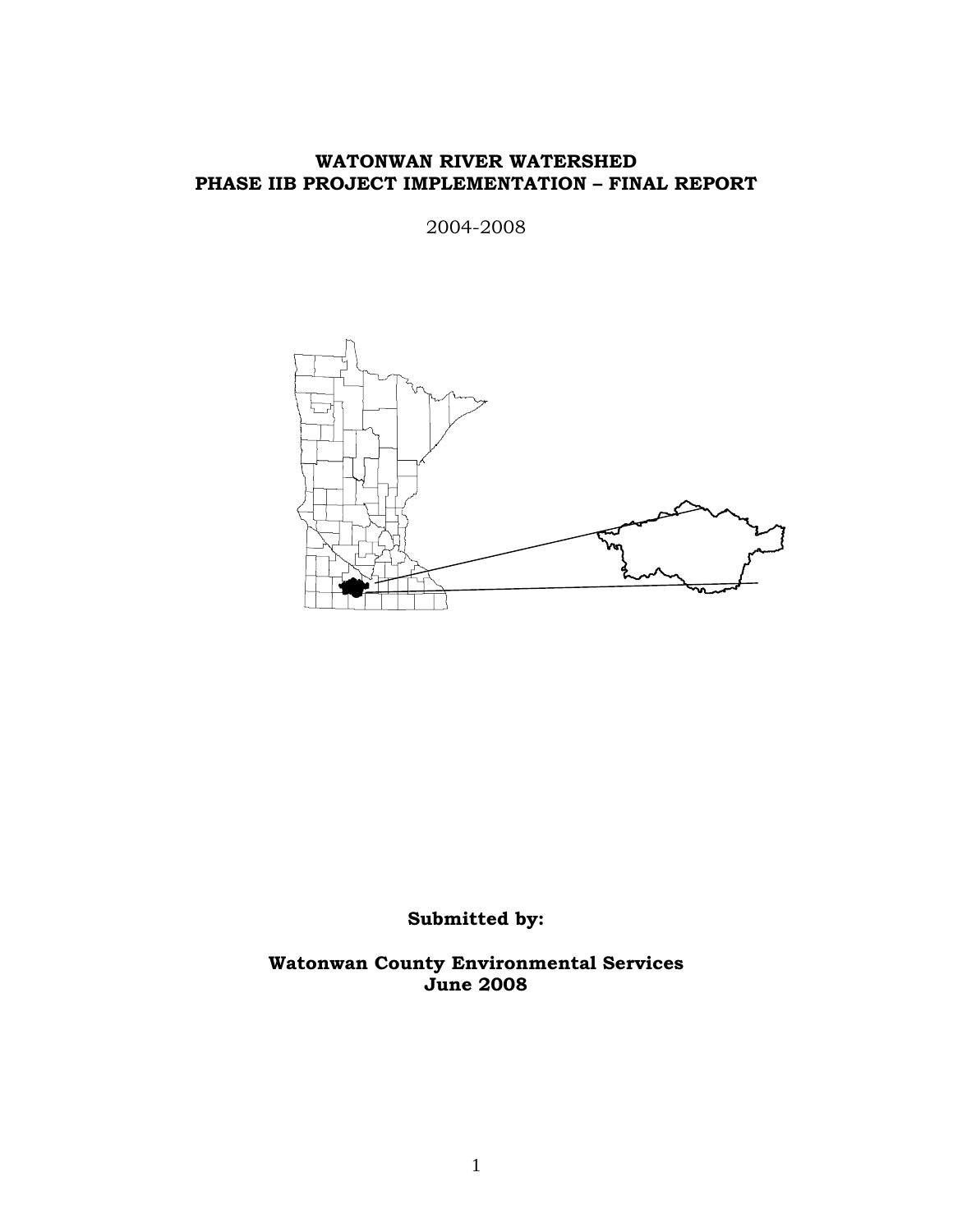# **WATONWAN RIVER WATERSHED PROJECT – PHASE 2B FINAL REPORT TABLE OF CONTENTS**

| Ι.   | <b>Project Overview - Executive Summary</b>                                             | Page<br>3 |
|------|-----------------------------------------------------------------------------------------|-----------|
| П.   | <b>Project Workplan Summary</b>                                                         | 7         |
| III. | <b>Program Element Highlights</b>                                                       | 8         |
|      | A) Program Element 1 - Hydrology/Wetlands/Water Storage                                 | 9         |
|      | B) Program Element 2 - Surface Tile Inlets                                              | 10        |
|      | C) Program Element 3 - Crop Residue/Upland Erosion                                      | 10        |
|      | D) Program Element 4 - Nutrient Management                                              | 10        |
|      | E) Program Element 5 - Streambank/Streamside Mgmt                                       | 11        |
|      | F) Program Element 6 - Feedlot Upgrades                                                 | 11        |
|      | G) Program Element 7 - Education & Information                                          | 12        |
|      | H) Program Element 8 - Water Quality Monitoring                                         | $12 \,$   |
|      | I) Program Element 9 - ISTS Prog/Cluster Septic System                                  | 14        |
|      | J) Program Element 10 - Project Management/Fiscal                                       | 14        |
|      | K) Program Element 11 - Urban Activity                                                  | 14        |
|      | L) Program Element 12 - Recreational                                                    | 15        |
| IV.  | <b>Project Expense Reports (See Attachments)</b>                                        | 15        |
|      | A) Summary Expense Budget Update (Final Expenses)<br>B) Detailed Final Expenses Listing |           |
| V.   | <b>Project Conclusions and Recommendations for Future Efforts</b>                       | 15        |
| VI.  | <b>List of Appendices</b>                                                               | 19        |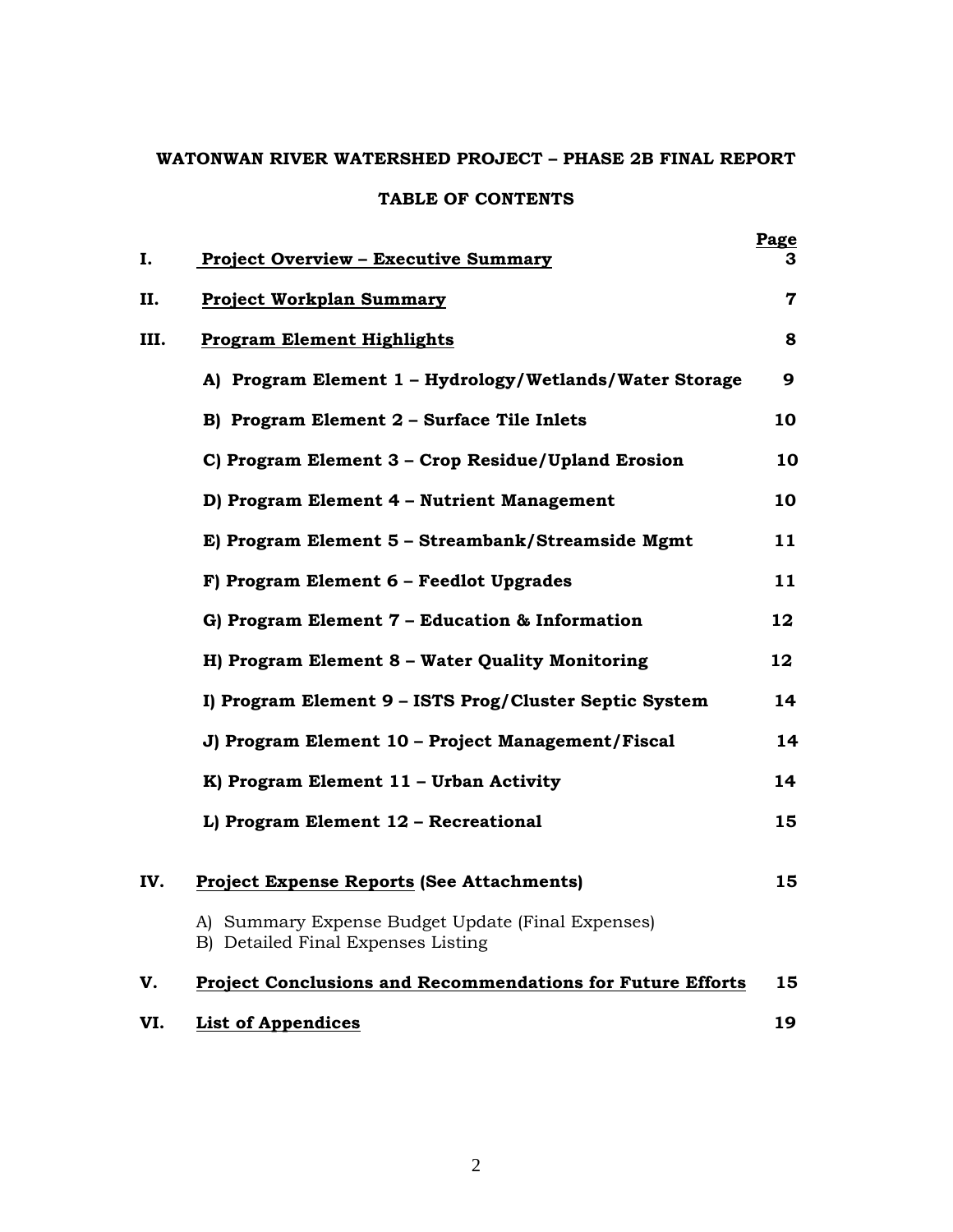#### **WATONWAN RIVER WATERSHED CLEAN WATER PARTNERSHIP-PHASE 2B FINAL REPORT**

### **I. PROJECT OVERVIEW – EXECUTIVE SUMMARY**

The Watonwan River Watershed is 851 square miles in area (544,543 acres). The watershed lies in south-central and south-western Minnesota, and includes a major portion of three counties (Blue Earth, Watonwan, and Cottonwood counties), and smaller portions of other counties (Jackson, Brown and Martin). The Watonwan River system includes about 311 miles of perennial streams, and 57 miles of intermittent stream channels. The mainstem of the Watonwan River is about 113 miles in length, with it's headwaters in Cottonwood County (about 9 miles NW of the town of Bingham Lake). The mouth of the Watonwan River is near the town of Garden City, in Blue Earth County. The Watonwan River drains into the Blue Earth River, which in turn is a major tributary to the Minnesota River at Mankato.

The Watonwan River Clean Water Partnership Phase 2B project was an implementation project. Phase 2A occurred during the 2000-2004 timeframe. The Phase 2B project, as reflected in this report, covers the timeframe of 2004-2008.

The project structure and management was comprised of a work group that included staff from the 5 Counties Soil and Water Conservation Districts and NRCS offices working in the counties. The project was sponsored by Watonwan County Environmental Services Director Bruce Johnson and Department Technical Assistant Julie Sulflow. Work group sessions that varied in attendance were held to prepare the work plan and budgets. A work group meeting held to discuss the final distribution of the budget was held on September 2, 2004. A nonpoint source work group met on an as-needed basis to review work plan status, develop projects, and share conservation implementation strategies. This work group consisted of SWCD technicians and county water planners. Other personnel who attended these meetings included BWSR staff. The project did not hire a part time or full time watershed project leader/coordinator or technician.

Political leadership for the project came through project sponsorship by the Watonwan County Board. Through much of the 2006 to 2007 timeframe, the Watonwan SWCD did not have a board of supervisors. A turnover in the lead conservation technician position had also occurred. These factors affected the overall number of BMPs installed, causing a downward trend compared to Phase 2A. These factors may also have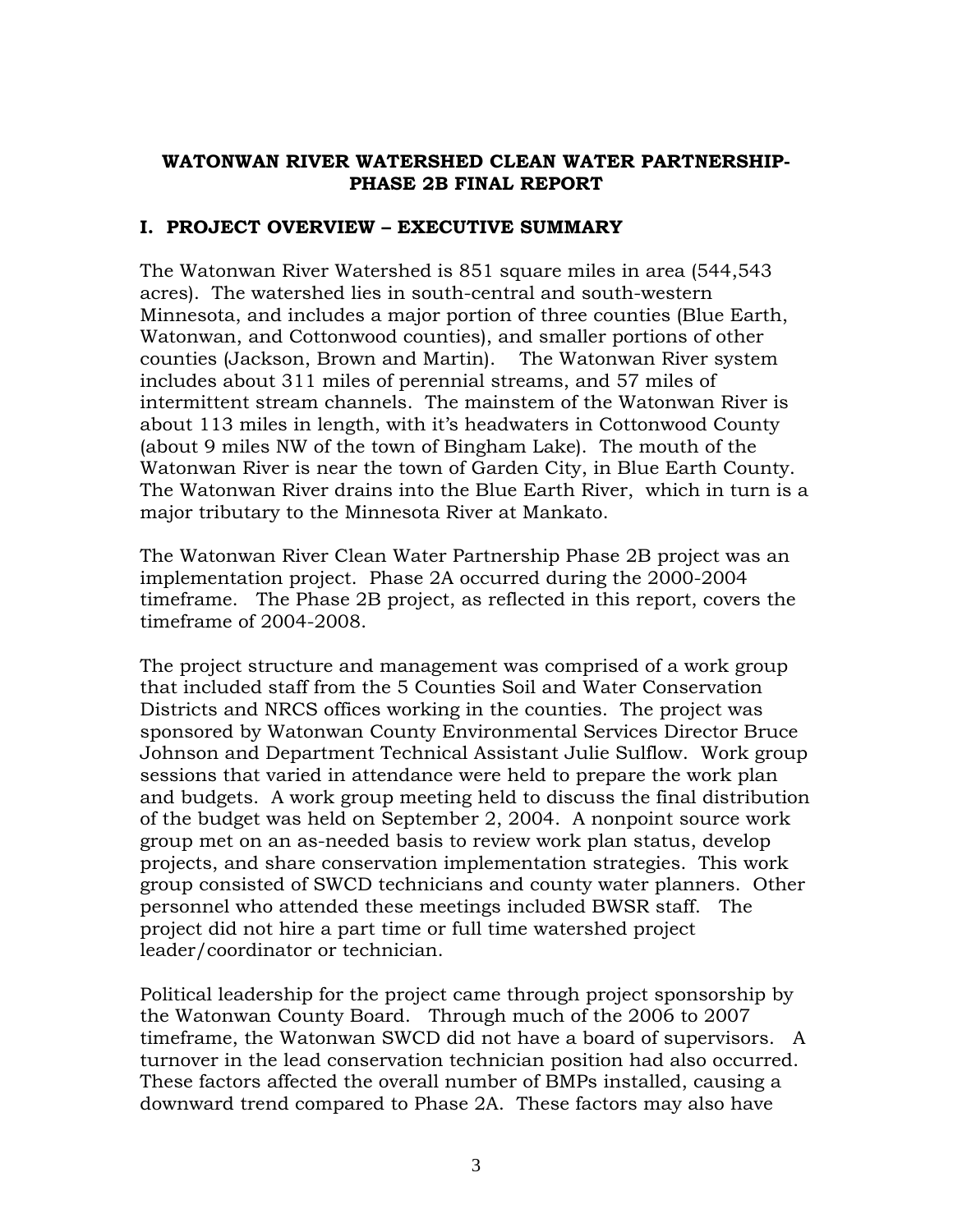diverted focus away from a basic land and water conservation message, for a temporary period during the SWCD board replacement process.

From evaluation of the successes and the interest in implementation coming out of the 2000-2004 project, it was determined that the education projects and the efforts that had been begun to modernize drainage information would be continued. It was also deemed important that the work group continue to seek wetland sites that could be developed for purposes of holding water that would otherwise rapidly be carried to surface water.

There was also considerable interest, particularly in Cottonwood County, in the construction of roof structures over open cattle lots that had a history of runoff problems. It was agreed that the project would provide assistance to such projects as they were designed and approved. The insulation proposed for these projects for completion of new monoslope roofs, designed to cover the open areas of the lots for the purpose of diverting rainwater away from contacts with manure. The Phase 2B contribution to the project facilitated the water diversion devices in becoming utilizable.

The incentives for alternative tillage and cropping practices that had previously been supported were removed for Phase 2B. The incentives that had been paid out had created some conversion to continued use of alternative practices, but crop production and market economics were seen to be overriding the incentive payments.

The school grant program was considered to have been a success in Phase 2A, and the consensus was that it should be continued. This effort had proven to be effective in forging relationships between area educators and students with conservation and water quality improvement staff in the Soil and Water Conservation Districts and County departments. Upon being offered through the Phase 2B project, it created excellent levels of participation. There were 9 schools involved and a total of 20 educational projects completed during this timeframe.

Water quality monitoring remained as important elements of the project. Water sample collection near the mouth of the Watonwan River (near Garden City) has been done consistently from 2000-2008. Flow data at the outlet monitoring site was provided by the USGS. Additionally, the efforts of an active and enthusiastic Citizens Stream Monitoring group have provided other stream water quality data from various stream sites up and down the watershed.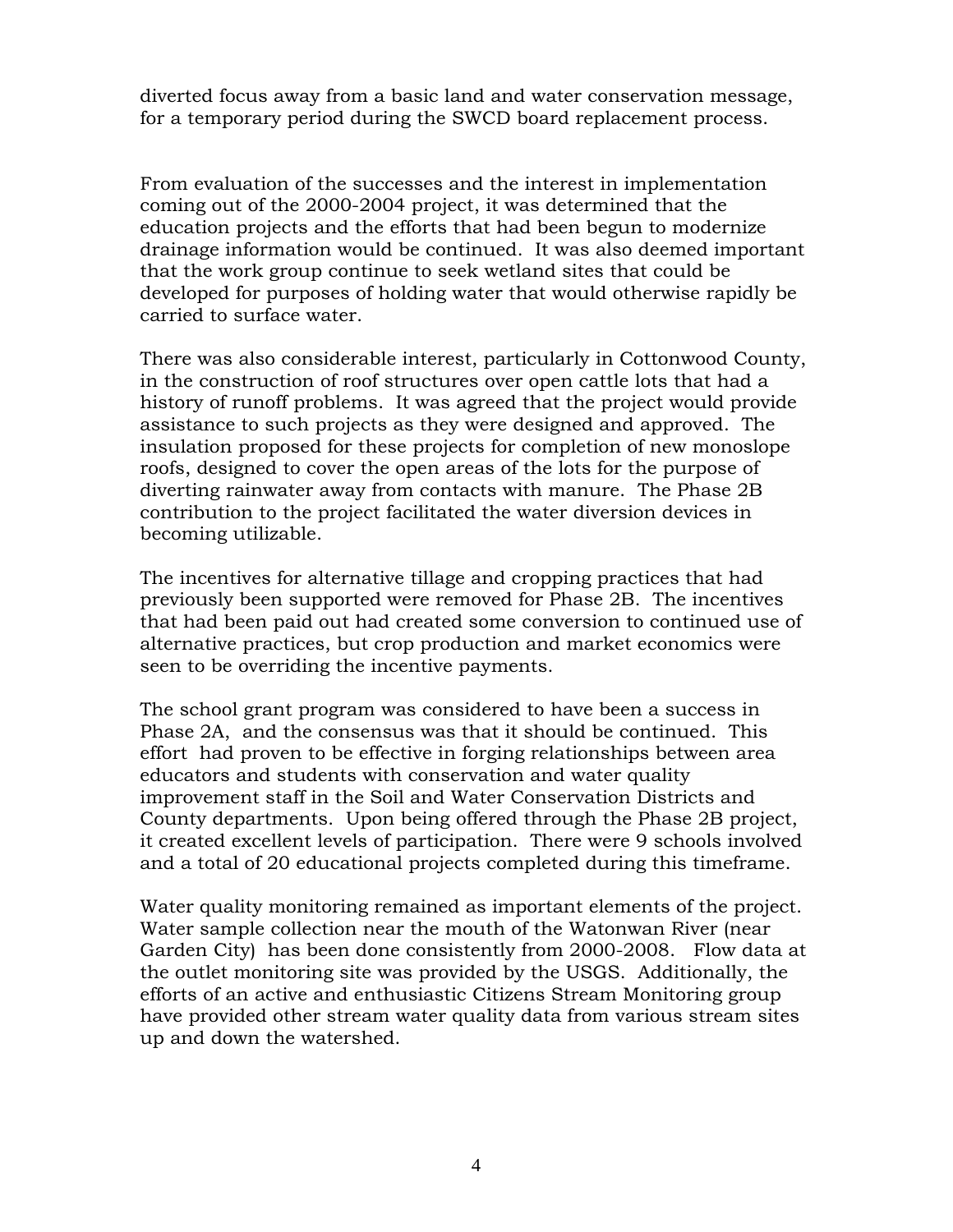#### Watonwan Watershed – Water Quality Summary

Stream water quality monitoring was conducted for this watershed project using two basic methods. The first method is the Citizens Stream Monitoring Program (CSMP). The second method was the standard use of fixed-stream monitoring stations with specific equipment to measure stream stage. Each is summarized below.

#### Citizens Stream Monitoring Program (CSMP)

The CSMP is a volunteer stream monitoring program, administered by the Minnesota Pollution Control Agency (MPCA). Citizen volunteers use a simple transparency tube and measure / record water transparency data for a given stream, at a specific location. The volunteers are also recording water appearance and recreational suitability, as well as a qualitative estimate of stream stage. The program is further described at: <http://www.pca.state.mn.us/water/csmp.html>.

The following table summarizes a superb effort by many individuals across the Watonwan Watershed for over 7 years.

Table. Watonwan Watershed Citizen Stream Monitoring Program – numbers of volunteers, stream sites monitored, and individual data (n) collected by year, 2000-2006.

| Year# |    | #           | $\overline{\mathbf{n}}$ |
|-------|----|-------------|-------------------------|
|       |    | Vols. Sites |                         |
| 00    | 3  | 3           | 57                      |
| 01    | 11 | 14          | 382                     |
| 02    | 14 | 17          | 400                     |
| 03    | 9  | 10          | 315                     |
| 04    | 8  | 8           | 291                     |
| 05    | 12 | 13          | 430                     |
| 06    | 9  | 10          | 382                     |

While extensive data analysis has not been conducted, it has been shown that transparency varies according to stream size, and rainfall-runoff patterns. Stream sites with smaller drainage areas can show depressed transparency, but the 'transparency recovery' period is of shorter duration. Stream sites with larger drainage areas show consistently lower water transparencies (< 25-30 cm) that last longer.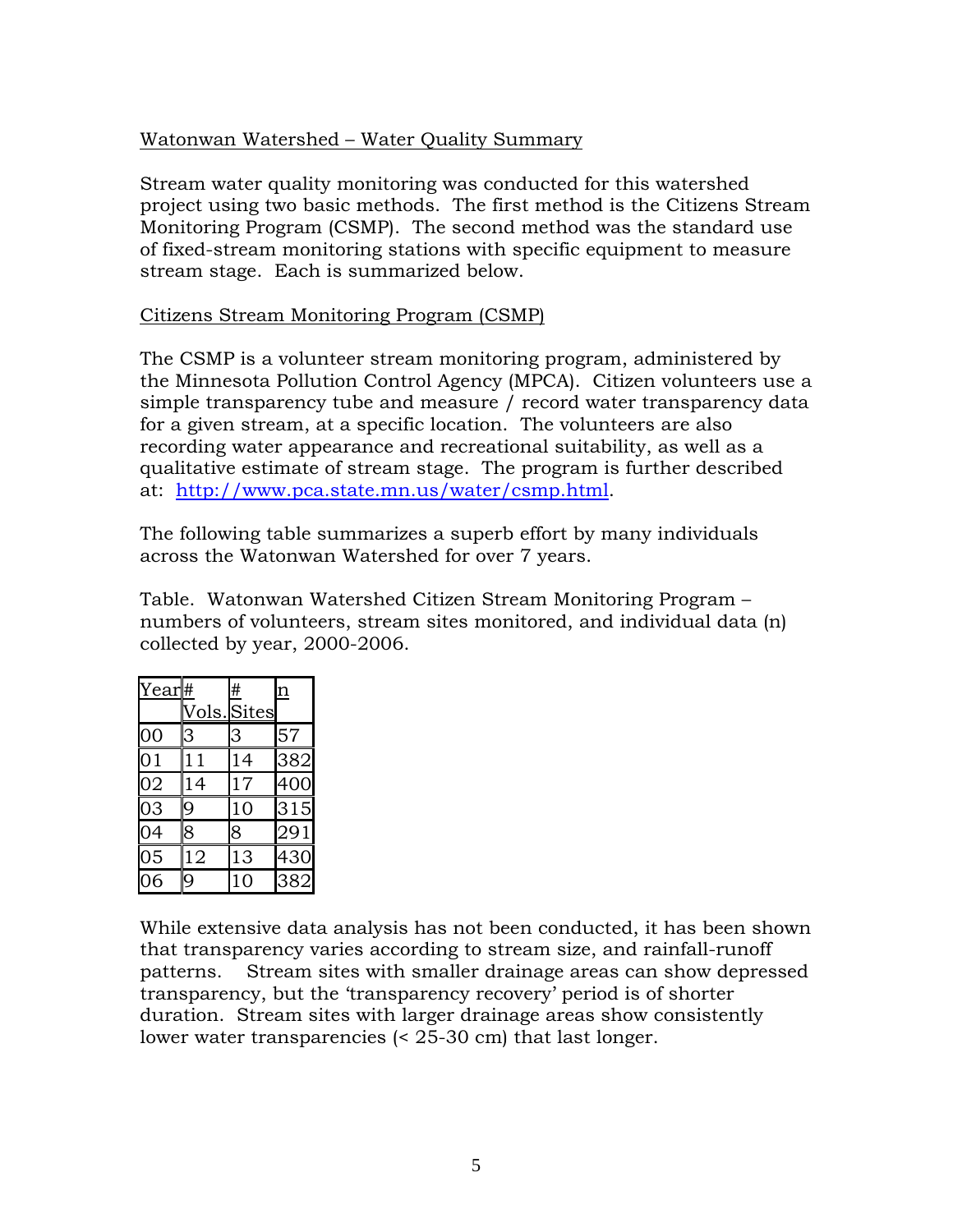The continuation of this critical method of stream monitoring will allow for more detailed trend assessments in the future, taking into account various landuse and stream factors.

#### Fixed-Stream Monitoring Stations

From 2000 through 2003 monitoring seasons, there were five fixed stream monitoring stations in the Watonwan Watershed. This included three sites on the mainstem Watonwan River, one at the South Fork Watonwan River, and the main outlet site at Garden City. For more information, please consult the State of the Minnesota River reports (Minn. River Basin Data Center web site – see reference section), and the Phase 2A Watonwan River Watershed Report.

These stream sites were equipped with water level recording devices, which continually log the stream stage. Measurement of stream discharge at a variety of stages then allows the development of a stagedischarge relationship, which converts stage (feet) to flow (cubic feet per second, cfs). Water samples collected during a variety of flow conditions then allows for a pollutant load (mass, i.e. pounds) estimate.

In general, from 2000-2005, the Watonwan River at Garden City exhibited the following flow-weighted mean concentrations (FWMC), as reported in the State of the Minnesota River reports.

 $\_$  , and the set of the set of the set of the set of the set of the set of the set of the set of the set of the set of the set of the set of the set of the set of the set of the set of the set of the set of the set of th Table. Watonwan River outlet  $\omega$  Garden City, Flow-weighted mean concentrations for TSS, NO2+NO3-N, TP and OP, 2000-2005.

| Pollutant                    | FWMC (mg/L) Median |
|------------------------------|--------------------|
| Total Suspended Solids (TSS) | 150                |
| $NO2+NO3 - Nitrogen$         |                    |
| Total phosphorus (TP)        | 0.3                |
| Ortho-phosphorus (OP)        | 0.15               |

Compared to the other major streams in the Greater Blue Earth Basin (GBEB), the Watonwan is similar to the LeSueur and Blue Earth rivers for the NO2+NO3 nitrogen and TP, exceeds the other streams for OP, and is less for TSS. Specific trend assessments for the Watonwan River watershed sites have not been conducted. However, it is likely that the general trend as observed across the Minnesota River Basin over 30 years, of increasing NO2+NO3-N, and decreasing TSS and TP, may also be occurring to some degree for the Watonwan. Pollutant loads for the Watonwan watershed tend to be less that the other GBEB streams, likely due in part to less precipitation and runoff, and a somewhat flatter topography.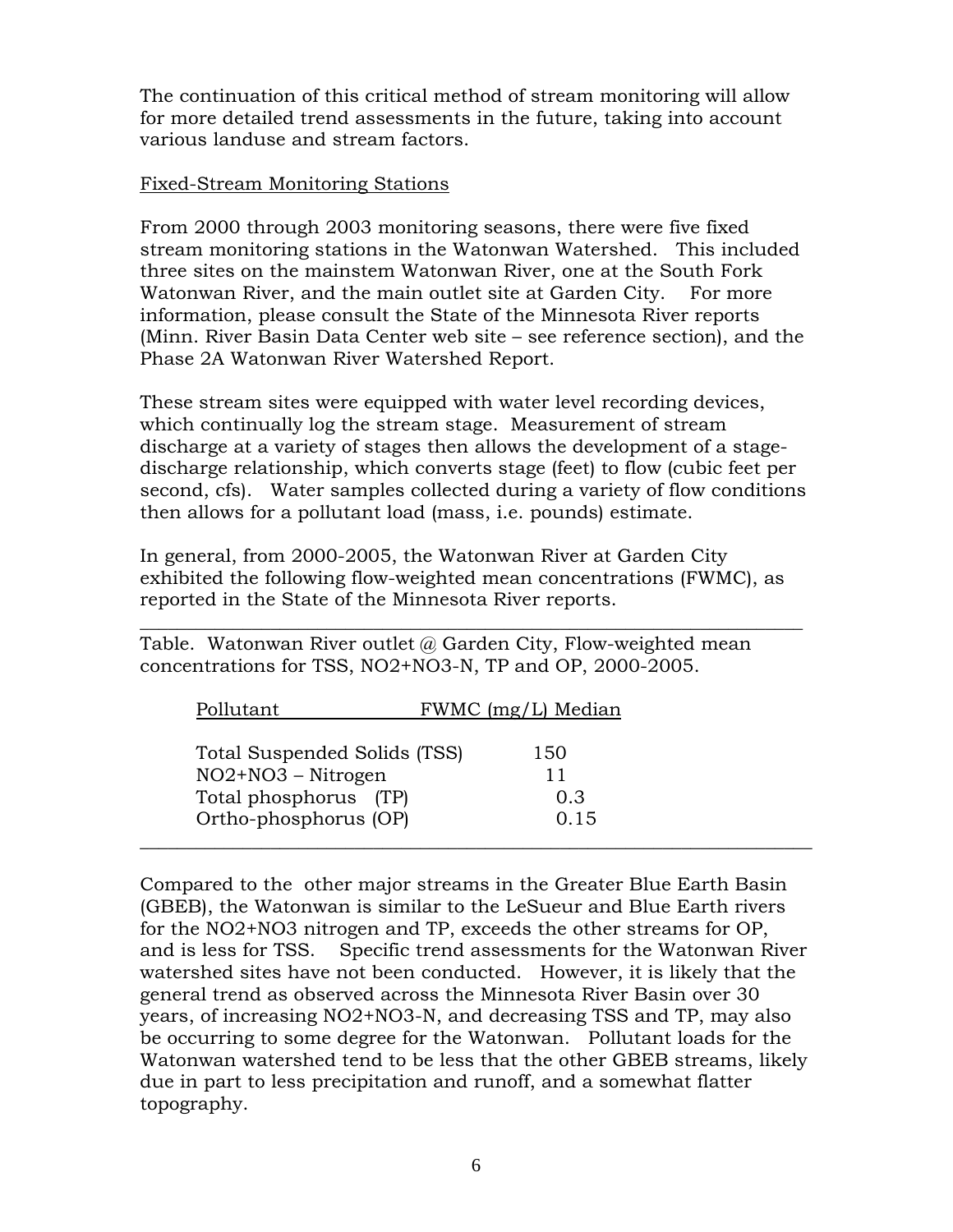For both stream monitoring methods employed by this project, the need for consistent, long-term data has been demonstrated, and is critical to determine stream and watershed health.

# BMP Summary

Over the 2004-2007 period which would encompass the Phase 2B project, 481 water quality related projects were reported and entered on to the BWSR data base as having been implemented in the Watonwan River Watershed in 5 counties. These projects received financial assistance from numerous sources.

These 481 included wetland restoration and enhancements, water storage ponds, the adoption of alternative cropping practices, grassed waterways and filter strips, feedlot runoff controls, sealing of abandoned wells, streambank stabilization, the installation of alternative tile intakes and other practices.

The 481 projects were installed at a cost of \$1,719,578 and are credited with creating reductions of 4,107 tons/yr in soil loss, 8,899 tons/yr of sediment and a reduction in phosphorus and 15,703 lbs/yr of phosphorus.

# **Refer to the Elink BMP Summary Spreadsheet in the attached file and also located on a CD.**

# **II. PROJECT WORKPLAN SUMMARY**

The Phase IIB workplan for this project is dated March of 2006 and is on file at the Watonwan County ES office in St. James.

The overall work plan budget was \$256,820.07. Match for the CWP grant was provided by both ISTS loan repayments and inkind contributions by landowners and LUGs.

As the Phase 2A plan drew to completion, project personnel were informed that the Watonwan had been approved for Phase2B continuation funding. The Phase 2A workplan was reviewed. Project work group members met and expressed their needs regarding specific projects that they had in mind and had potential for.

The basic project elements of the Phase 2A were brought forward. As budgeting was done, it was desired that a considerable allocation be made to hydrology and water retention pond storage. Along with cost share funds being made available, it was seen as desirable that counties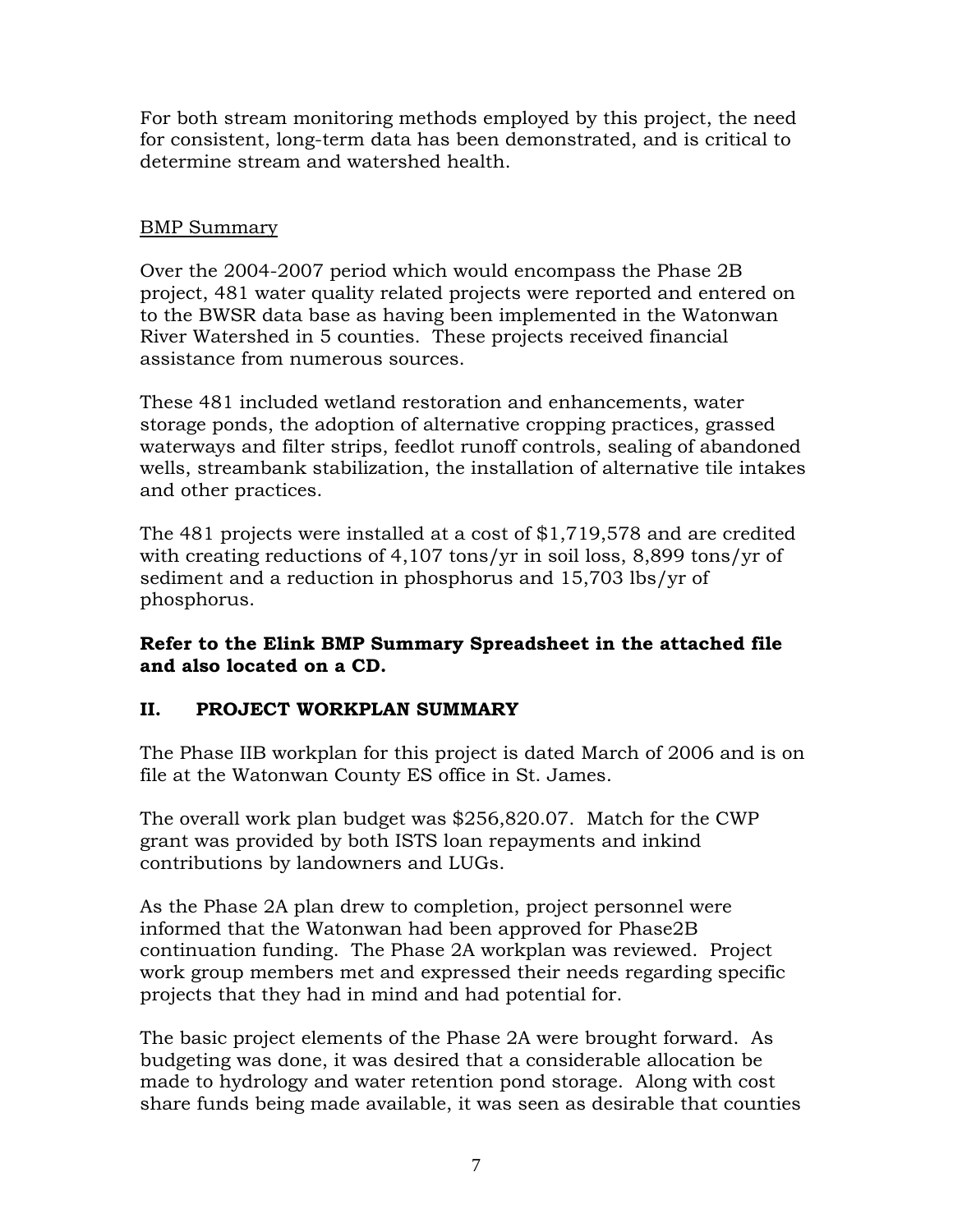be supported in efforts to inventory and modernize local drainage information systems.

Nutrient management was carried forward as a priority of the project. Much of what would be carried out under this element would be dependent on the level of increasing requirements of stakeholder as they were to be required by the Minnesota State Legislature and the MPCA. Increased requirements would be likely to move more nutrient management activity to the private sector. The USDA/NRCS nutrient management plan program was also seen as possibly filling more of this function. The Greater Blue Earth Basin Alliance will be addressing nutrient management through its projects.

Cottonwood County and Cottonwood SWCD had considerable interest in roof structures for cattle feed yards, and it was therefore determined to be necessary to continue feedlot cost share.

The self-determined school grant program that had come forward out of the Phase 2A project was continued on the consensus of the work group. Important relationships had been developed and school staff members were on record as supporting the continuation of the grant program.

Citizen stream monitoring efforts were scheduled to continue, and MPCA would continue to guide the monitoring of stream water at the mouth of the Watonwan, near Garden City.

Cluster septic systems were in planning for Long Lake in Watonwan County and Fish Lake in Jackson County and support for those efforts was written into the work plan.

Watonwan County would continue to fill the fiscal management and coordination of the project.

#### **III. PROGRAM ELEMENT HIGHLIGHTS**

The following provides a general summary of project activities, in narrative format, and organized by work plan program element, for the Phase 2B of the Watonwan River Water Implementation Project. The timeframe for these activities is 2004-2008. More specific information about each area is contained in the appendix to this report. If further detailed information about a certain practice or work activity is needed, please contact the Watonwan County Environmental Services Office in St. James.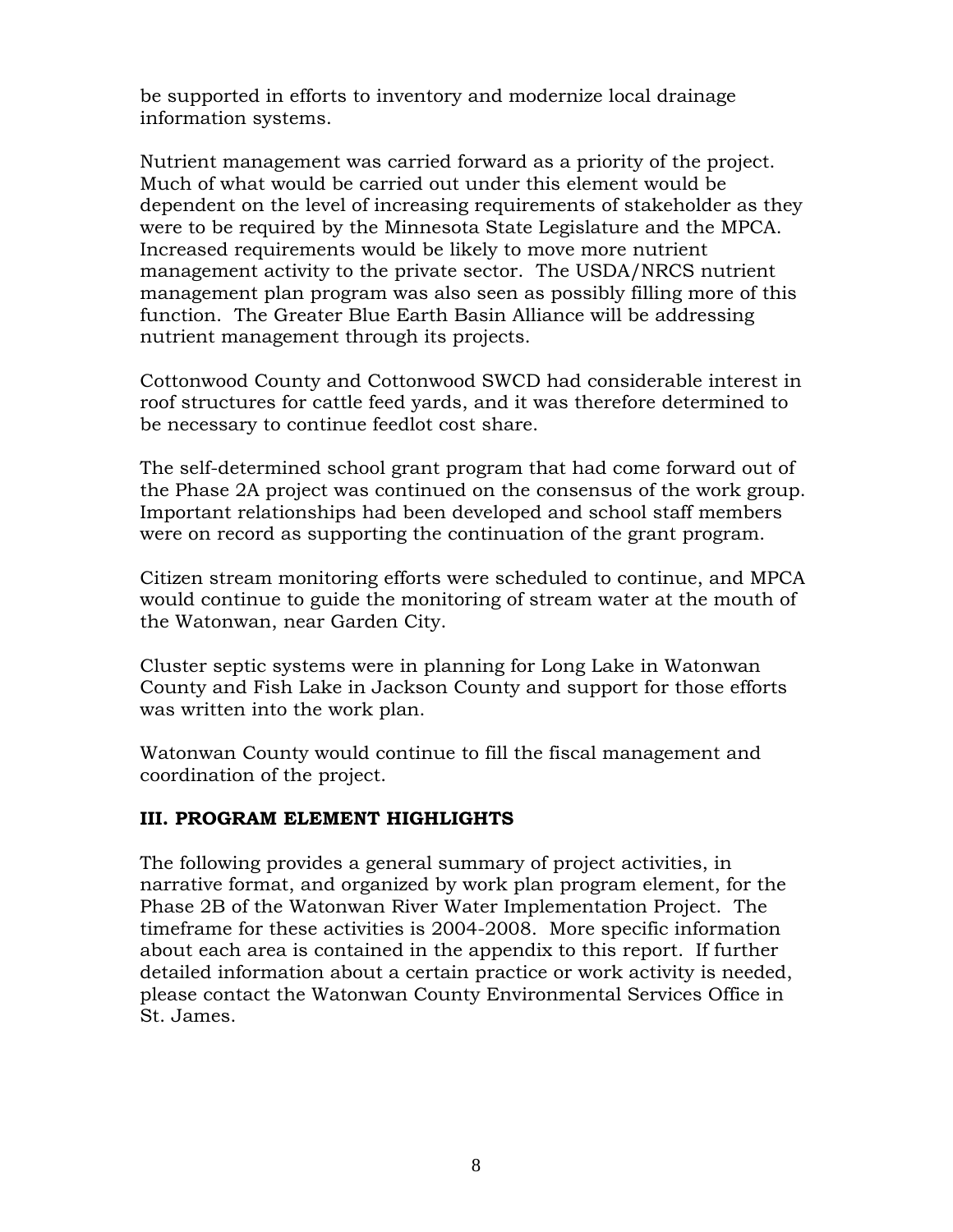# **Program Element 1 – Hydrology/Wetlands/Water Storage**

Project funds supported the construction of a sediment basin site at the outlet of a tile system in Watonwan County in 2005. This series of 6 basins was installed to hold back sediment that was flowing over land to open drainage ditch at a significant rate at the outlet of drain tile. In 2006, a tile outlet that fed an existing restoration site in Cottonwood County that had been supported by the 2000-2004 project was repaired. In 2007, the City of Mountain Lake was supported in the restoration of a severely eroded recreational area along Mountain Lake. Two large restoration sites in Martin County were supported and a restoration site in Blue Earth County is being studied and is being planned for 2008.

Three public drainage systems were selected, by the project, and through the county drainage authorities, for an implementation planning and demonstration project.

Table. Implementation Planning and Demonstration Project – Selected Public Drainage Systems for Watonwan Watershed Project, Phase 2B

| Drainage System                                           | Acres | Miles Ditch                                                       | Miles Tile |
|-----------------------------------------------------------|-------|-------------------------------------------------------------------|------------|
| Watonwan Co. JD-35<br>(Outlet: South Fork Watonwan River) | 7,493 | 1.8                                                               | 33.5       |
| Cottonwood Co. CD-21 1380                                 |       | 1.3<br>(Outlet: JD1 to stream to Irish Lake to SF Watonwan River) | 6.1        |
| Cottonwood Co. JD-22 7600<br>(Outlet: NF Watonwan River)  |       |                                                                   | 3.8        |

The objectives of this element were to create an accurate and accessible inventory of existing drainage infrastructure in these systems. The information is intended to be made available for the purpose of investigating alternatives to traditional repairs and maintenance measures and as a tool to be utilized in the design and construction of controlled drainage projects, should there be interest in controlled drainage at some future date. In Watonwan County, this element is seen as a starting point for a comprehensive drainage inventory. The intent in Cottonwood County was to acquire an engineering analysis of 2 drainage systems on their potential for water storage projects. Limited progress was made on the two systems in Cottonwood County. Cottonwood County. Cottonwood County personnel chose not to utilize grant funds that were made available for this effort.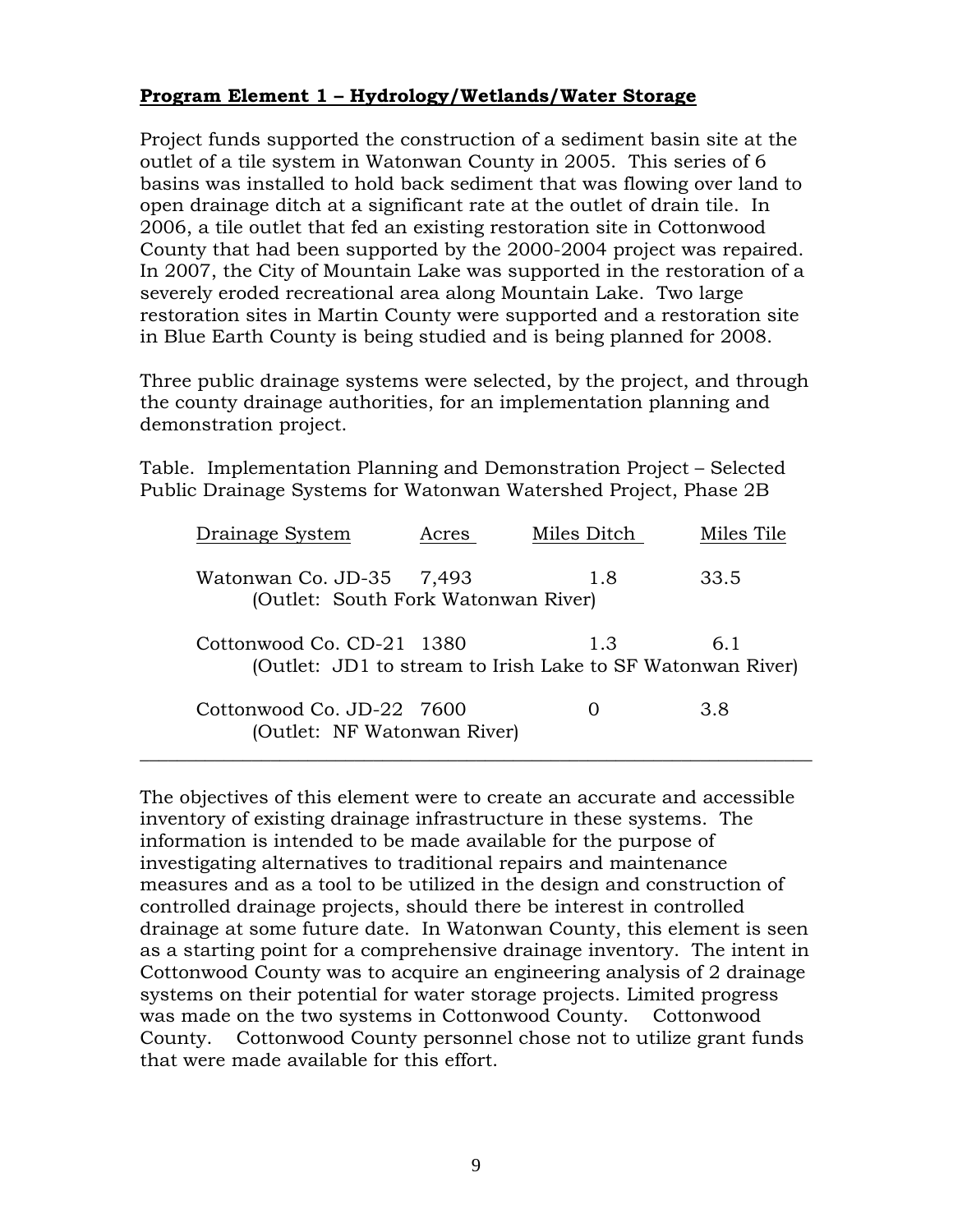For the Watonwan County CD-35 demonstration project, staff embarked on a project for the purpose of modernizing existing drainage information for the purpose of enabling sound drainage management and decision making, including the study of alternative drainage and water retention methods such as controlled drainage, wetland restoration and sediment basins. This improvement in records and information capabilities will hopefully be useful on identifying potential sites for alternative practices.

# **Refer to Appendix A-7 Watonwan County-Public Drainage Systems/Demonstration Implementation Project Status Report**.

# **Also refer to other related articles in Appendix A.**

**Total Project Costs**: **\$92,076.73 Inkind: \$18,225.00**

### **Program Element 2 - Surface Tile Inlets**

Seventeen tile intake modifications were supported financially from 2004-2007.

### **Total Project Costs**: **\$3,578.40 Inkind: \$850.00**

### **Program Element 3 – Crop Residue Management/Upland Erosion**

One shelterbelt in a critical upland location was supported in 2005.

#### **Refer to related article in Appendix B.**

# **Total Project Costs: \$1,000.00 Inkind: \$350.00**

#### **Program Element 4 – Nutrient Management**

No further nutrient trials were conducted after 2004. University of Minnesota Extension continues to utilize the information obtained in the earlier project.

During the Clean Water Partnership Grant period, the University of Minnesota Extension, Departments and other state agencies in MN were very involved in trying to assess the Best Management Practices (BMP) of manure and nutrient applications to the land which would be economical yet environmentally safe. Many on-farm demonstrations and research plots were conducted in the Watonwan and Blue Earth watersheds. These demonstrations included proper application rates of livestock manure and Nitrogen fertilizer for corn.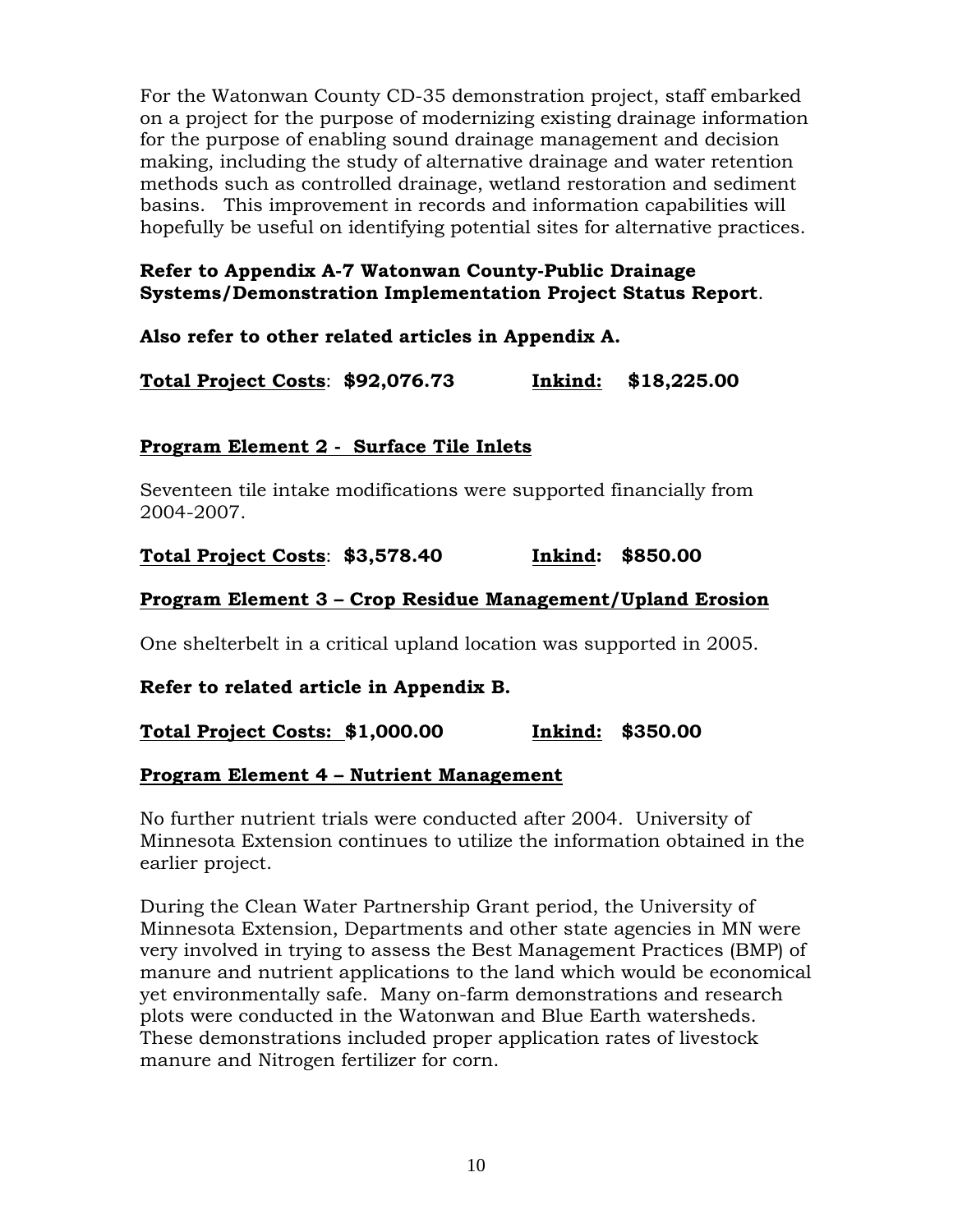The information which was documented from these sites were used to help educate area producers about these manure and nutrient BMP's through field tours, area meetings and news releases. The material was also used in compiling useful field documentation to formulate regional BMP nutrient recommendations from the University and other state agencies.

The field demonstrations and research during this time period has helped producers realize the importance of correct nutrient application rates both for an economic reason and to protect the environment.

Publications and web sites that were created including some of the watershed educational and field demonstration data were:

Best Management Practices for Nitrogen Use in South Central MN: <http://www.extension.umn.edu/distribution/cropsystems/DC8554.pdf>

Manure Educational web sites at the UM: <http://www.extension.umn.edu/Manure/> <http://www.manure.umn.edu/>

Manure Application: <http://www.manure.umn.edu/applied/application.html>

# **Total Project Costs**: **\$0 Inkind: \$0**

# **Program Element 5 – Streambank/Streamside Management**

Repairs to an existing streambank stabilization project in Watonwan County was supported in 2005. No additional streambank projects were supported.

# **Refer to related articles in Appendix C.**

**Total Project Costs**: **\$858.00 Inkind: \$140.00**

# **Program Element 6 – Feedlot Upgrades**

The feedlot waste control projects were supported in Cottonwood County over the course of the project. Roof structures were placed over open lots to direct rainwater from contact with the manure in the lots. These were new roofs that were being supported by other cost share sources. Project funds were used to supplement those funds in these efforts to remediate manure runoff conditions.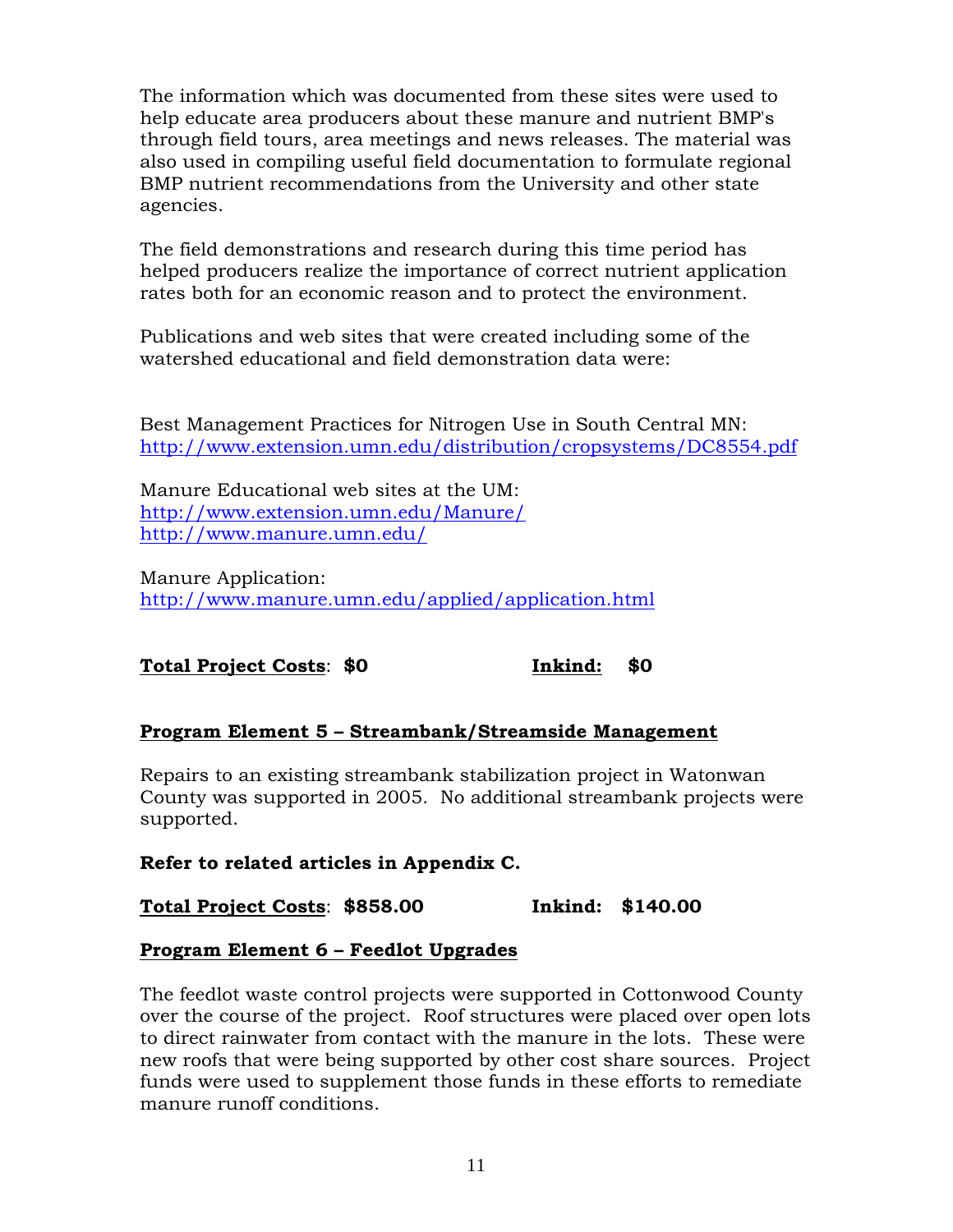# **Refer to related articles in Appendix D.**

# **Total Project Costs**: **\$15,000 Inkind: \$3,600.00**

### **Program Element 7 – Education & Information**

Twenty self-designed and determined school grants were supported during the project involving nine schools.

There were thirteen educational events supported by the project including booths at the Watonwan County Fair sponsored jointly with Watonwan Soil and Water Conservation District, local Green Saturday celebrations as well as support of the Prairie Ecology Bus being present at the Watonwan County Fair each year of the project. The Prairie Ecology Bus was also sponsored as a part of the school grant program.

Blue Earth County has commissioned the development of durable signage to be placed at important landmarks along the Watonwan. The signs located in the Watonwan River Watershed in Blue Earth County will be educational . They will include maps of the entire watershed area, relationship of the Watonwan River to the entire Greater Blue Earth River Basin and area historical items. The area of the signs are on a canoe route, a map of which will be included.

#### **Refer to related articles in Appendix E.**

#### **Total Project Costs**: **\$42,089.71 Inkind: \$8,185.00**

#### **Program Element 8 – Water Quality Monitoring**

Throughout the Phase2B project, extensive monitoring was continued near the mouth of the Watonwan River near Garden City in Blue Earth County. The Blue Earth SWCD and the Maple River Clean Water Partnership project staff assisted the Watonwan project in this effort. Pat Baskfield of the Minnesota Pollution Control Agency, has indicated that the agency will continue to monitor the site beyond 2008, as part of the State's overall watershed outlet load monitoring program.

Water quality monitoring data is included as spreadsheets on the Project Report CD.

Stream sampling and monitoring methods were consistent with those undertaken during Phase 2A, and those of other major Minnesota River tributary projects. Lab analysis was conducted at Minnesota Valley Testing Laboratory (MVTL) in New Ulm, an MDH-certified lab. More detailed descriptions of the water sampling methods are contained in the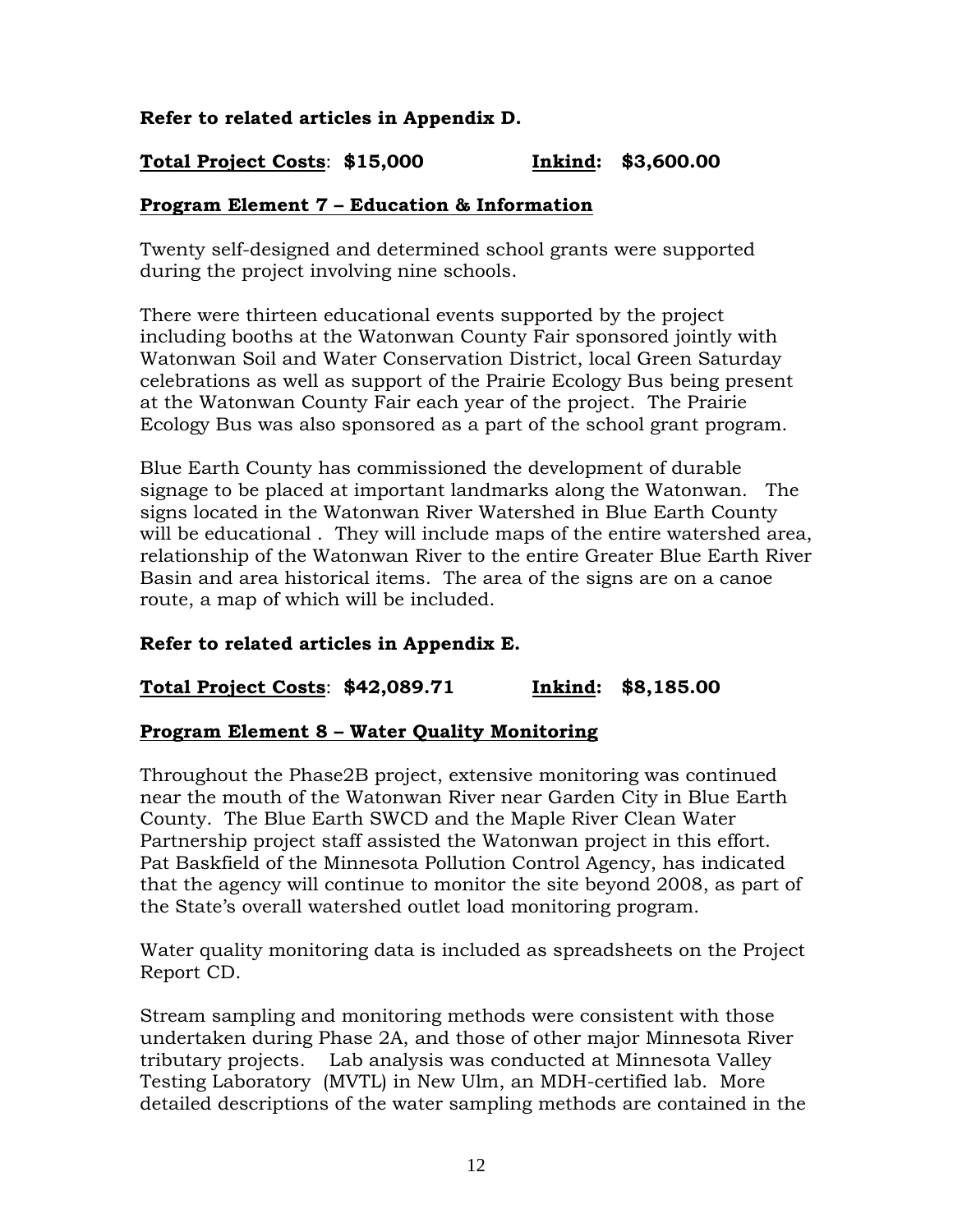State of the Minnesota River report series (see reference section for MRBDC web site), and in project-related files at Watonwan County ES and/or the MPCA's Mankato office.

Water sample collection for P2B was coordinated with the Maple River Watershed Project. One technician would collect samples from both Maple River stream sites, and the mainstem Watonwan River at Garden City, before driving the samples directly to MVTL at New Ulm for prompt analysis. Samples were collected from April 1st to late September or October of each year.

Selected data is provided in Appendix H-7 for stream water quality data for the Watonwan River at Garden City. Data collection was continued at this site from 2000 – 2008. The USGS maintains a river flow monitoring station at this site, and so combining the flow and pollutant concentration data provides a pollutant load estimate. A review of these data contained Tables  $1 - 6$  illustrate the following points:

- Water volumes varied from  $3 21$  cubic feet x 10^9. Seasonal runoff values varied from 1-10 inches.
- Water samples were collected from the bridge deck with a rope and open bucket, with the number of samples ranging from 18-65 / monitoring season.
- Total suspended solids (TSS) is a parameter that estimates inorganic and organic solids from the stream water column. Loads ranged from  $14 - 65$ tons  $x$  10^3. No increasing or decreasing trend is discernable.
- Nitrite+Nitrate nitrogen flow-weighted mean concentrations ranged from  $9 - 12$  Mg/L. An estimated yield for these nitrogen compounds ranges from 3 to 25 pounds per watershed acre of land.
- Total phosphorus (TP) concentrations ranged from 0.18 to 0.34 mg/L, while ortho phosphorus (OP)ranged from about 0.10 to 0.25 mg/L. The OP/TP ratio ranged from 40-80%. There is no discernable increasing or decreasing trend for these parameters, based on the seven years of data presented.
- Citizen stream monitoring program data was also collected across the Watonwan watershed by a corp of dedicated volunteer stream monitoring folks (see Appendix-H-4).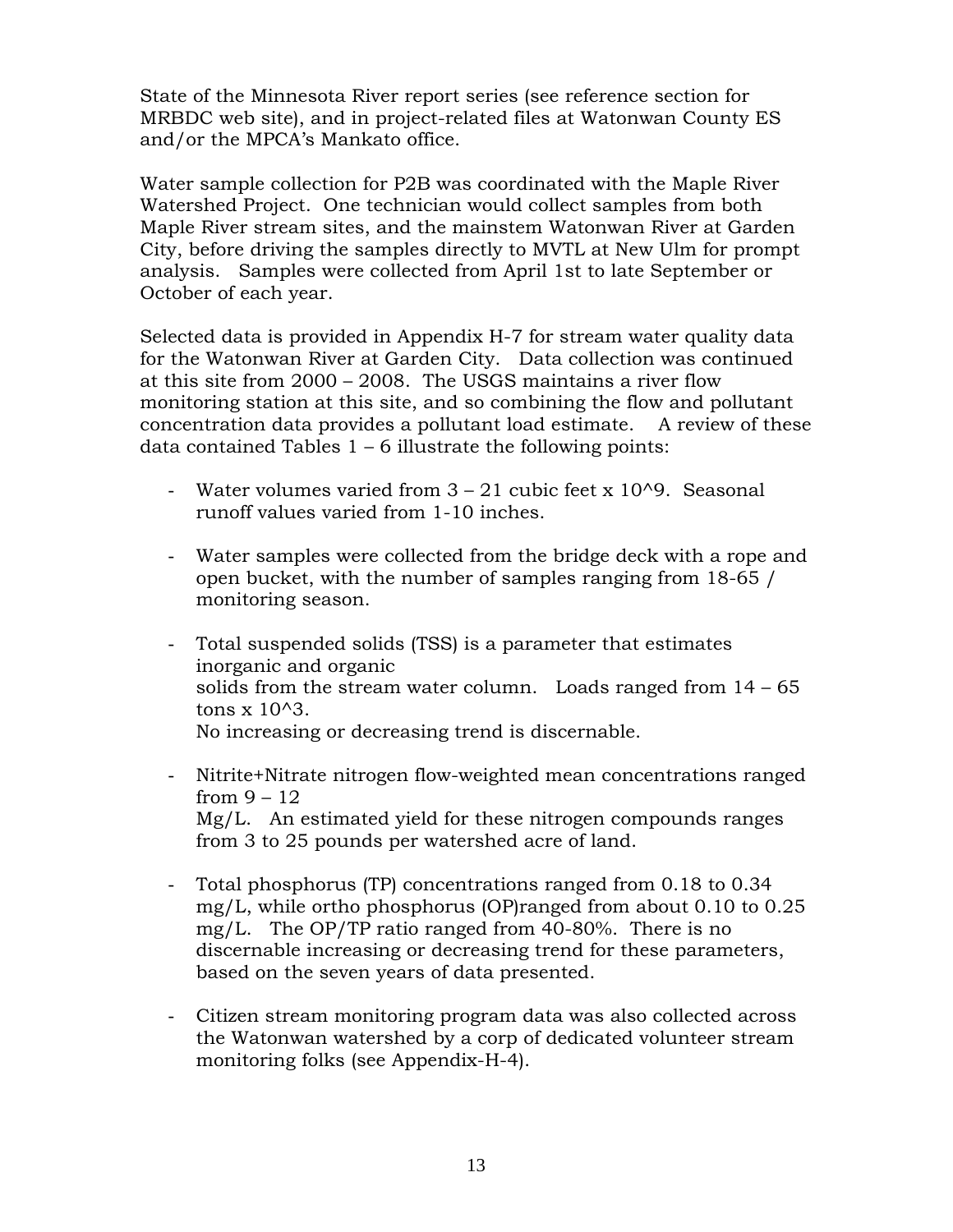### **Refer to articles in Appendix H.**

# **Total Project Costs**: **\$27,424.52 Inkind: \$0**

#### **Program Element 9 – ISTS Program/Cluster Septic Systems**

Project funds were utilized to obtain bond opinions that enabled the counties in the Watonwan Watershed to access low interest loan funds for on-site septic system upgrades. Across the Watershed, \$1,626,814.73 in loan dollars was distributed, facilitating upgrades for 263 residences from 2000 through 2007 in 6 counties. From 2004 – 2008, 102 ISTS upgrades were done via the loan program.

A clustered system serving 19 residences and seasonal lake properties on Long Lake in Watonwan County was constructed in 2005. The project provided financial support for the development of the project design and a sizable number of the property owners utilized Clean Water Partnership loan funds.

### **Refer to related articles in Appendix F & Appendix I.**

#### **Total Project Costs**: **\$9,500.00 Inkind: \$1,626,814.73**

#### **Program Element 10 – Project Management/Fiscal**

Meeting costs, the purchase of office supplies, postage, administrative and clerical services provided by Watonwan County Environmental Services, along with technical services provided by Watonwan SWCD were supported. In the Phase 2A project, technical services on general water quality work carried out within the watershed had been supported in the Soil and Water Conservation Districts. In Phase 2B, Watonwan County Soil and Water Conservation District submitted requests for technical services support for 2005 and 2006 for water quality related projects within the watershed.

Watonwan County Environmental Services was supported as provided for in the project budgets as arrived at and approved by the project work group.

**Total Project Costs**: **\$48,942.71 Inkind: \$0** 

#### **Program Element 11 – Urban Activity**

Funds from the project have been allocated to the City of Mountain Lake for improvement of run off control on the trail system around the lake. The City of Mountain Lake will be installing 2 rain gardens at erosion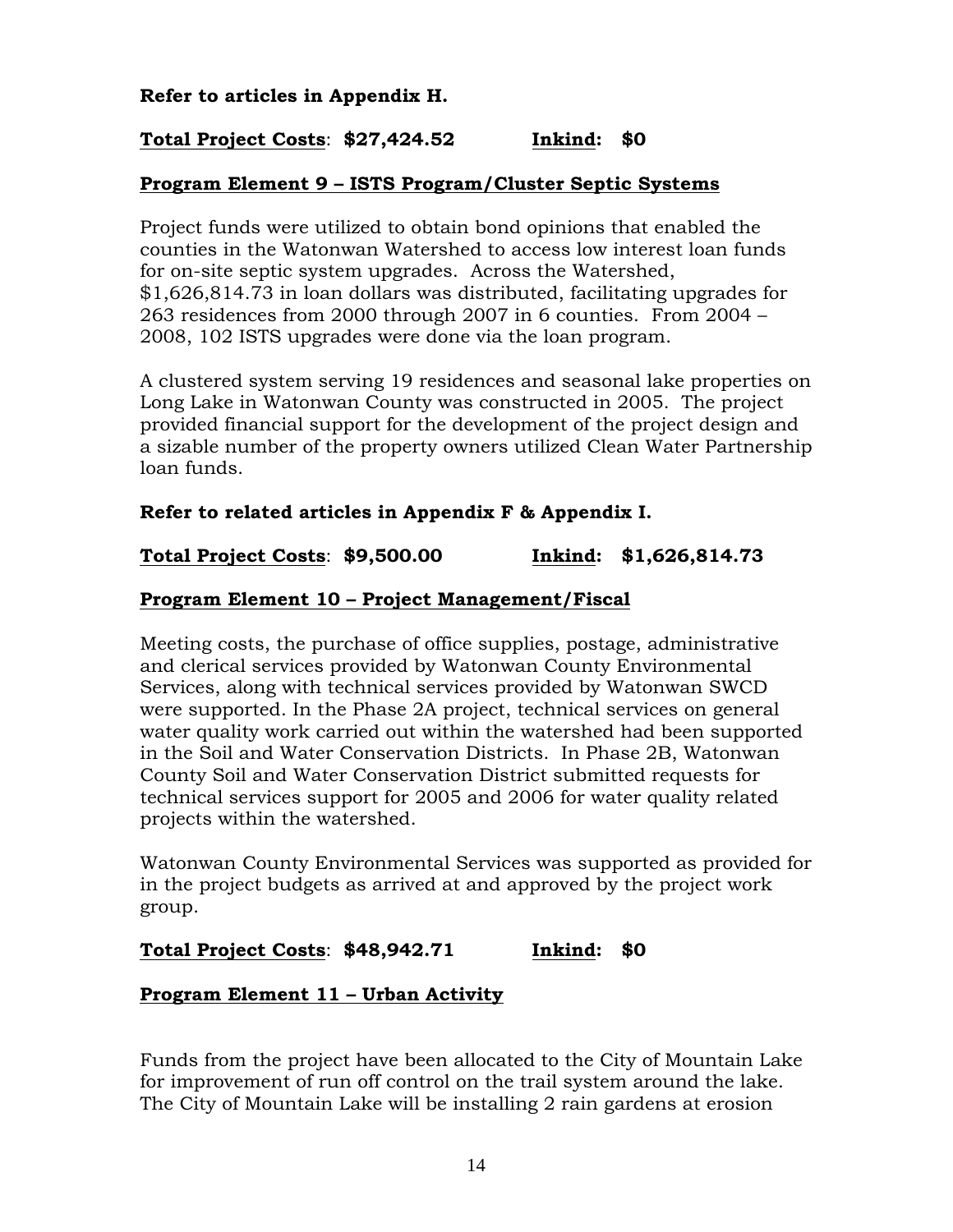prone locations on the Mountain Lake recreational trail on the lake. Signage will be included explaining the function and benefits of rain gardens and crediting the Watonwan River Watershed project as a supporter.

#### **Refer to related articles in Appendix G.**

**Total Project Costs**: **\$9350.00 Inkind: \$2,100.00** 

#### **Program Element 12 – Recreational**

The previously referred to signage that is being commissioned by Blue Earth County will serve as a key recreational location by the Watonwan Stop site in Blue Earth County.

| Total Project Costs: \$7,000               | Inkind: \$ 600.00 |                |
|--------------------------------------------|-------------------|----------------|
| <b>OVERALL PROJECT COSTS:</b>              |                   | 256,820.07     |
| <b>OVERALL INKIND COSTS:</b>               |                   | 1,660,864.73   |
| <b>OVERALL PROJECT &amp; INKIND COSTS:</b> |                   | \$1,917,684.80 |

**IV. PROJECT EXPENSE REPORTS – REFER TO ATTACHMENTS**  IVA. SUMMARY EXPENSE BUDGET UPDATE (FINAL EXPENSES) IVB. DETAILED FINAL EXPENSES LISTING

### **V. PROJECT CONCLUSIONS AND RECOMMENDATIONS FOR FUTURE EFFORTS**

As the project concluded, it is difficult to define success without some perspective on its beginnings being offered.

A phase 2 CWP implementation grant application was prepared with assistance from the main counties of the watershed, and the MSU-M, Water Resources Center. The implementation grant proposal was reviewed, and then approved by the MPCA. Watonwan County was the project sponsor. There surfaced some disagreement among members of the original work group and the staff of the funding agency over coordination of the project. There was concern over whether it would be best to seek and hire a full time coordinator for the project or if it could be guided by the workgroup, led by Watonwan County staff. A lack of experience on the part of the designated project representative seems in retrospect to have been a legitimate concern and through the 8 years of the combined projects has remained a part of the discussions over it. On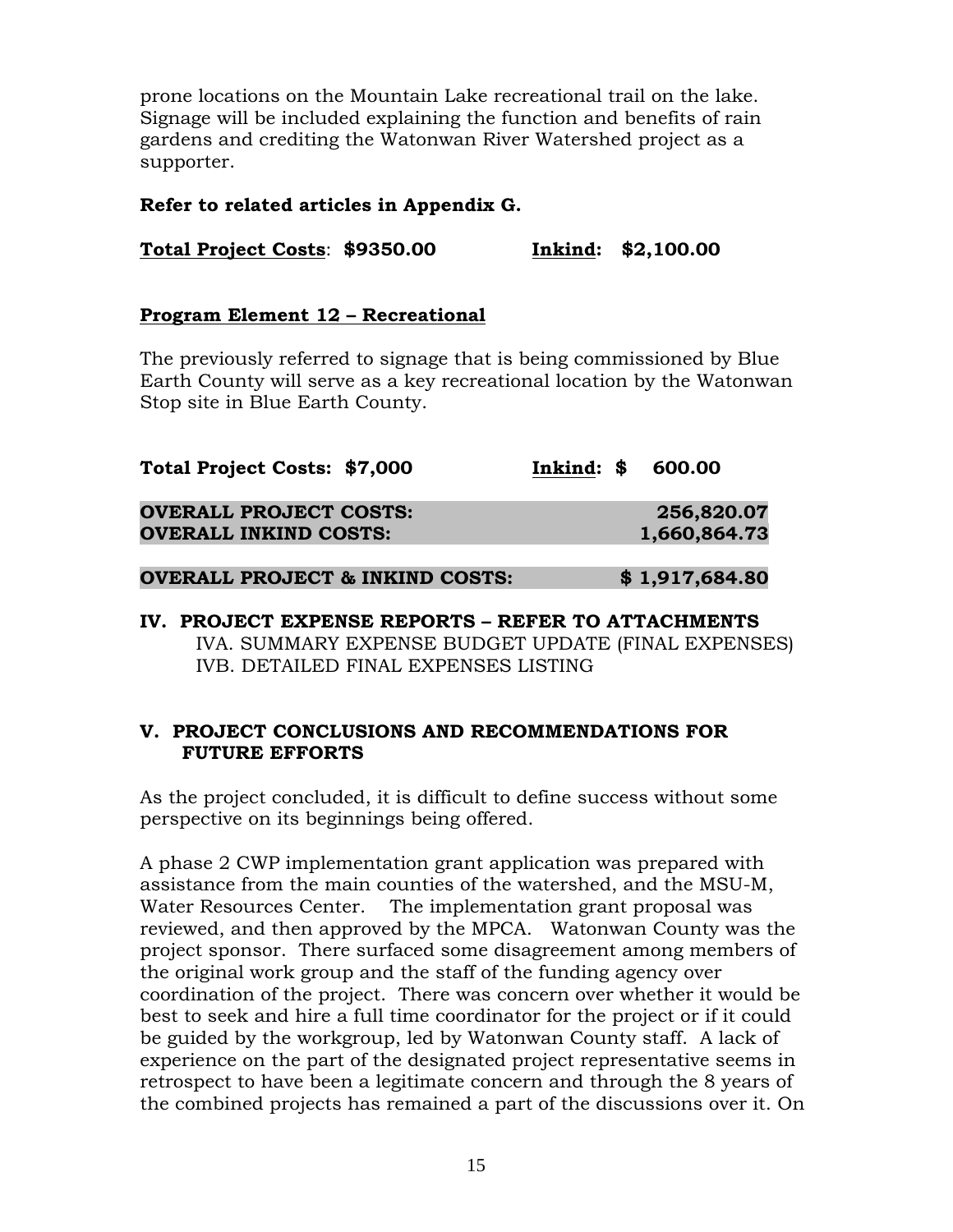one hand, a full time coordinator position would have taken up a considerably greater portion of the project budgets; leaving less for implementation support. On the other, an experienced and focused coordinator, had one been recruited to the project, whose sole responsibility and purpose as a watershed project employee, could well have established identity as a project flag bearer, educator and salesperson. Such a person could bring skills, ideas and perspectives to a project that may not exist locally. The project sponsor decided not to hire a dedicated watershed project coordinator or technician. The best recommendation that can come out of all of that may be that those responsible for the review and approval of grant applications and awards take steps to assure that they are well informed and aware of the level of experience and expertise that is desired, as seen in terms of what is present and what is available, as projects are established and awarded. There would be some desirability for more coordination activities to be carried out cooperatively for the purpose of a unifying vision and better ongoing awareness of in-project implementation possibilities. In the case of the Watonwan River Watershed, there has been the ongoing efforts to organize the Greater Blue Earth Watershed. There had been hope expressed at an early stage of the Phase 2A project that the Greater Blue Earth, once organized at that scale, could employ a full time coordinator who could take on responsibility for coordination of the Watonwan River Project also. Upon the Greater Blue Earth River Basin Alliance coming into being, the Watonwan Phase 2B project was in motion and the policy board of the GBERBA organization elected to hire a part-time coordination team.

The decisions on the part of the project funders to include a generous level of low interest loan funds for septic system upgrades within the watershed is considered to have been a good one by the county officials and staff who worked with the project and with the citizens of the counties who utilized the loan programs. These loan programs were a compliment to the implementation grants that put a face on the project and supplied some valuable credibility for the project and environmental efforts in general within the watershed and counties. While it was hoped with the inception of the loan program that the county officials within the watershed would have been encouraged by a successful loan program to establish a local revolving loan fund upon the completion of the project, that was not accomplished in Cottonwood and Watonwan Counties where the considerable majority of the loan funds were distributed. A useful recommendation for future projects may be the requirement of a resolution from participating counties, stating that any loan funds for septic systems that were provided in a project be considered as a spring board to a permanent county loan program.

In conclusion, the successes of the project lie in the connections that were made between landowners, citizens, educators, students and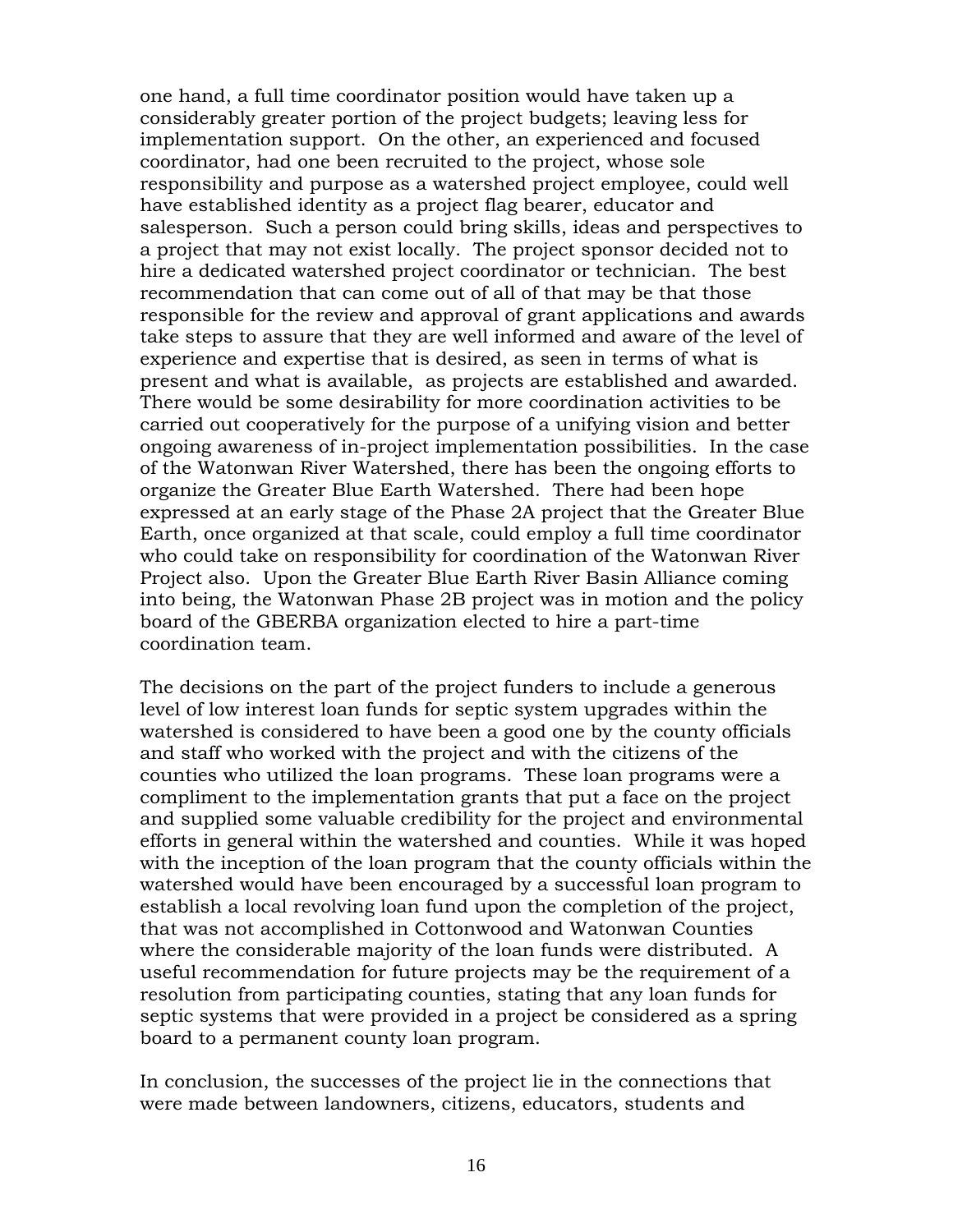conservation personnel through the various projects and practices that were completed and constructed.

It is regrettable that the work being done to deliver information to encourage and facilitate sound management of, and potential alternative solutions to agricultural drainage was not more successfully implemented earlier in the project. The project administrator should have been more insistent that the original project intern exhibit a higher degree of commitment and sought to seek a replacement sooner when it became evident that such commitment would not be forthcoming. It is also unfortunate that Cottonwood County, at the source of the Watonwan River system and containing a number of its most critical sub-watersheds, chose not to utilize grant funds that had been made available to them for pilot work for drainage system demonstration and water storage implementation.

Future projects in the Watonwan River Watershed will be most certain to address active Total Maximum Daily Loads (TMDL's). Local water plan and land use requirements for wastewater treatment that treat bacteria are enhanced when loan funds are available. Nutrient management will continue to be a very important part of addressing the fecal coliform TMDL in the Greater Blue Earth Rivers Basin and county and state efforts to educate and seek compliance with setbacks and adoption of application rate recommendations should be supported. As information and data continue to be gathered on drainage infrastructure in the watershed, it would be desirable if future projects, particularly those projects that address turbidity and sediment TMDL's were developed to provide financial incentives for easements and structure that hold water on the land.

The project work group and project coordinating staff greatly appreciate having had the opportunity to work in this project. Progress was made in growing awareness of surface water quality issues and hopefully the best management practices that were implemented will leave a lasting improvement on the Watonwan River and its receiving waters.

# **References and Pertinent Literature / Reports**

Lorenz, D. L. and Gregory A. Payne. 1991. Selected data for stream subbasins in the Watonwan River basin, south-central Minnesota. U.S. Geological Survey, OFR 91-61. Minnesota Office, St. Paul, Minnesota.

USDA, 1973. Watershed Work Plan, Upper Watonwan River Watershed. Brown, Cottonwood, and Watonwan Counties, Minnesota. (prepared under the authority of P.L. 566 – State NRCS office, St. Paul)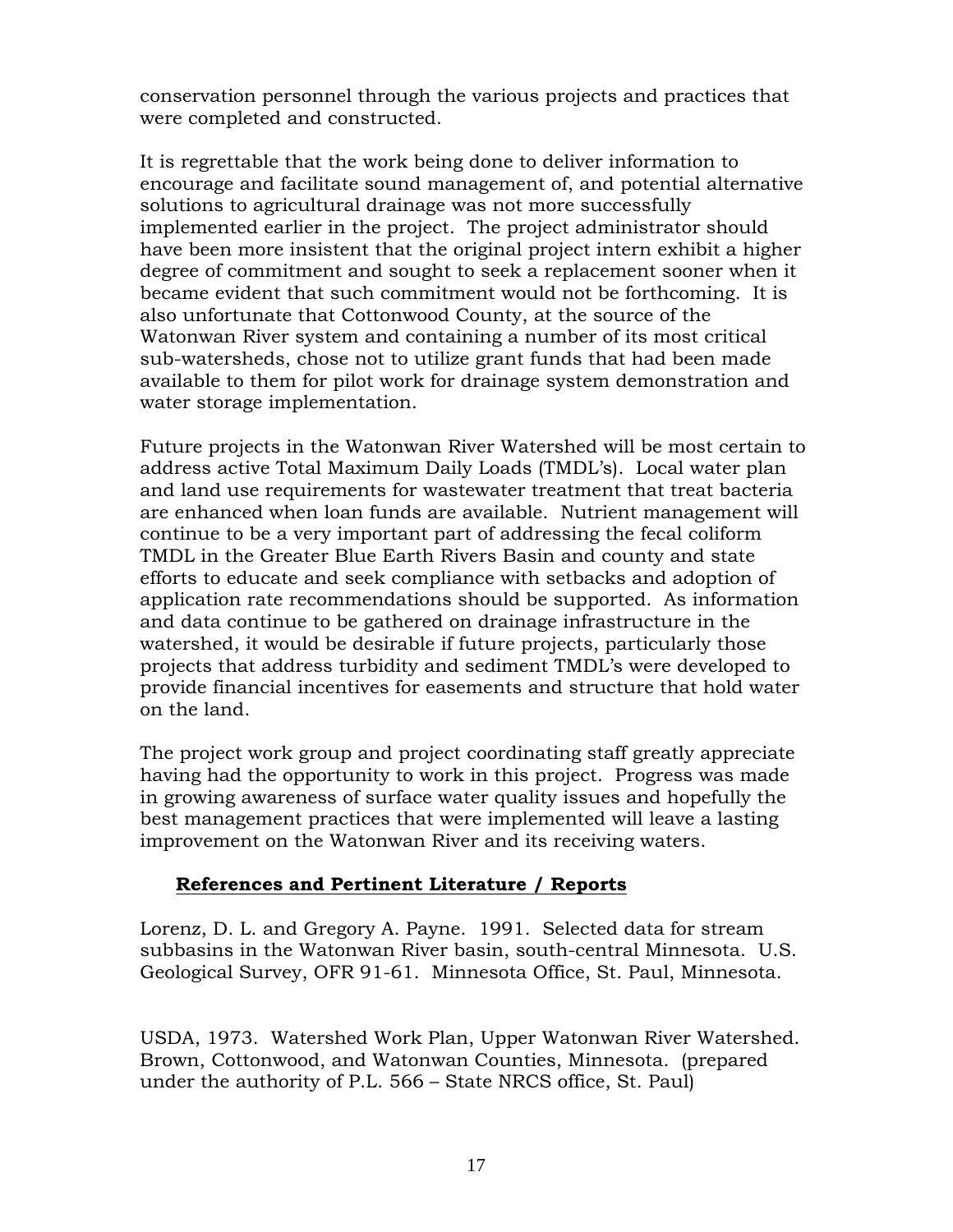Magdalene, Suzanne Carole Clark. 2004. From Field to Stream: Rapid Runoff through Agricultural Tile Drainage Systems within the Minnesota River Basin. PhD Thesis, University of Minnesota, Graduate School.

Minnesota River Basin Data Center web site – See Watonwan River Watershed, Phase I Report, as well as the State of the Minnesota River Reports.

<http://mrbdc.mnsu.edu/>

Watonwan County Public Works site for drainage/related maps….. [http://www.co.watonwan.mn.us/department.aspx?Id=97749b2d-c151-](http://www.co.watonwan.mn.us/department.aspx?Id=97749b2d-c151-47a7-abce-56acfb31acaa) [47a7-abce-56acfb31acaa](http://www.co.watonwan.mn.us/department.aspx?Id=97749b2d-c151-47a7-abce-56acfb31acaa)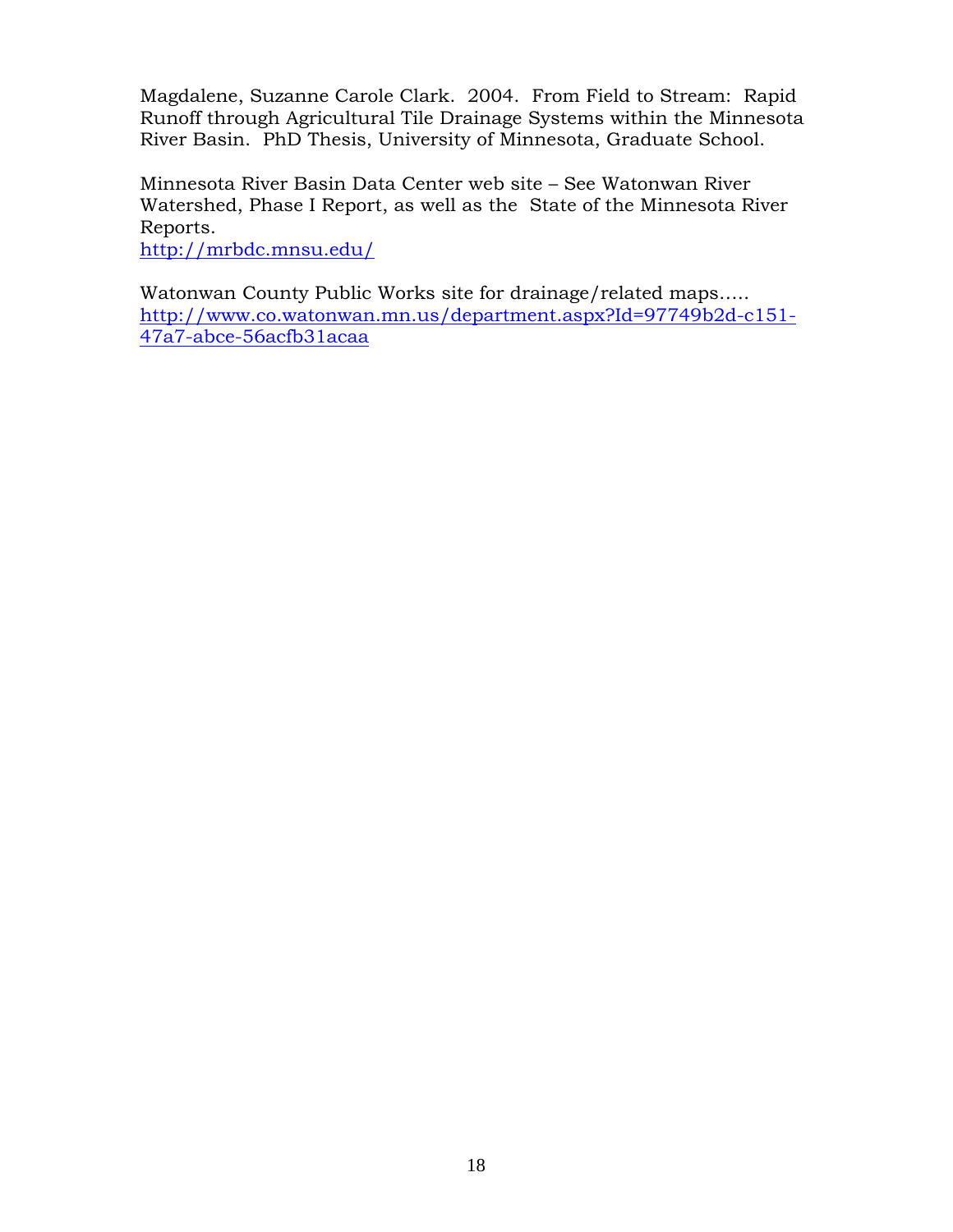#### **VI. LIST OF APPENDICES \* = Hard Copy Only – Refer To Manual**

### **A) PE1-Hydrology/Wetlands/Water Storage**

- 1) Wes Beck Water Sediment Basin/Tile Outlet **(no pictures)\***
- 2) Jon Penner Pond Outlet Repair (Cottonwood County)
- 3) Trail Erosion/Water Control (Cottonwood County) **also refer to Appendix G-1**
- 4) Urban Forest Planting Project- Cottonwood County **(See request form – Fall of 2008)\***
- 5) Roger Bentz Wetland Restoration (Martin County)
- 6) LeRoy Prochniak Wetland Restoration (Martin County)
- 7) Watonwan County Public Drainage Systems Demonstration Implementation/Project Status Report

### **B) PE3 – Crop Residue/Upland Erosion**

1) Bruce Hultgren – Windbreak/Shelterbelt Renovation **\*** 

#### **C) PE5 – Streambank/Streamside Management**

- 1) Charles Stradtman Sediment Basin Repair Project **\***
- 2) Jon Wiederhoeft Streambank Repair **\***

# **D) PE6- Feedlot Upgrades**

1) Darold Evers – Ag Waste System

# **E) PE7 – Education & Information**

- 1) Butterfield Public School/Ecology Bus **\***
- 2) Habitat Workshop **\***
- 3) Madelia Elementary/Environmental Hands-On Studies **\***
- 4) Meadow Lark Learning Center/Native Seed **\***
- 5) Truman Public School/Ecology Bus Program **\***
- 6) District 88 Schools/New Ulm/Big Cottonwood River Basin Study **(see request form – no report received)\***
- 7) Meadowlark Learning Center/Observation Dock Installation
- 8) Meadowlark Learning Center/Dock Parts
- 9) Truman Public School/Aboretum **\***
- 10)Educational Tool (Cottonwood County) **\***
- 11)Mountain Lake Trail Project/Tree Planting **\***
- 12)New Ulm Public School/9th Grade Field Trip **(see request form – no report received) \***
- 13)Winfair Elementary Children's Festival **(see request form- no report received) \***
- 14)Mountain Lake Public School/Winter Session
- 15)Butterfield/Odin School/Water Quality & Soils **\***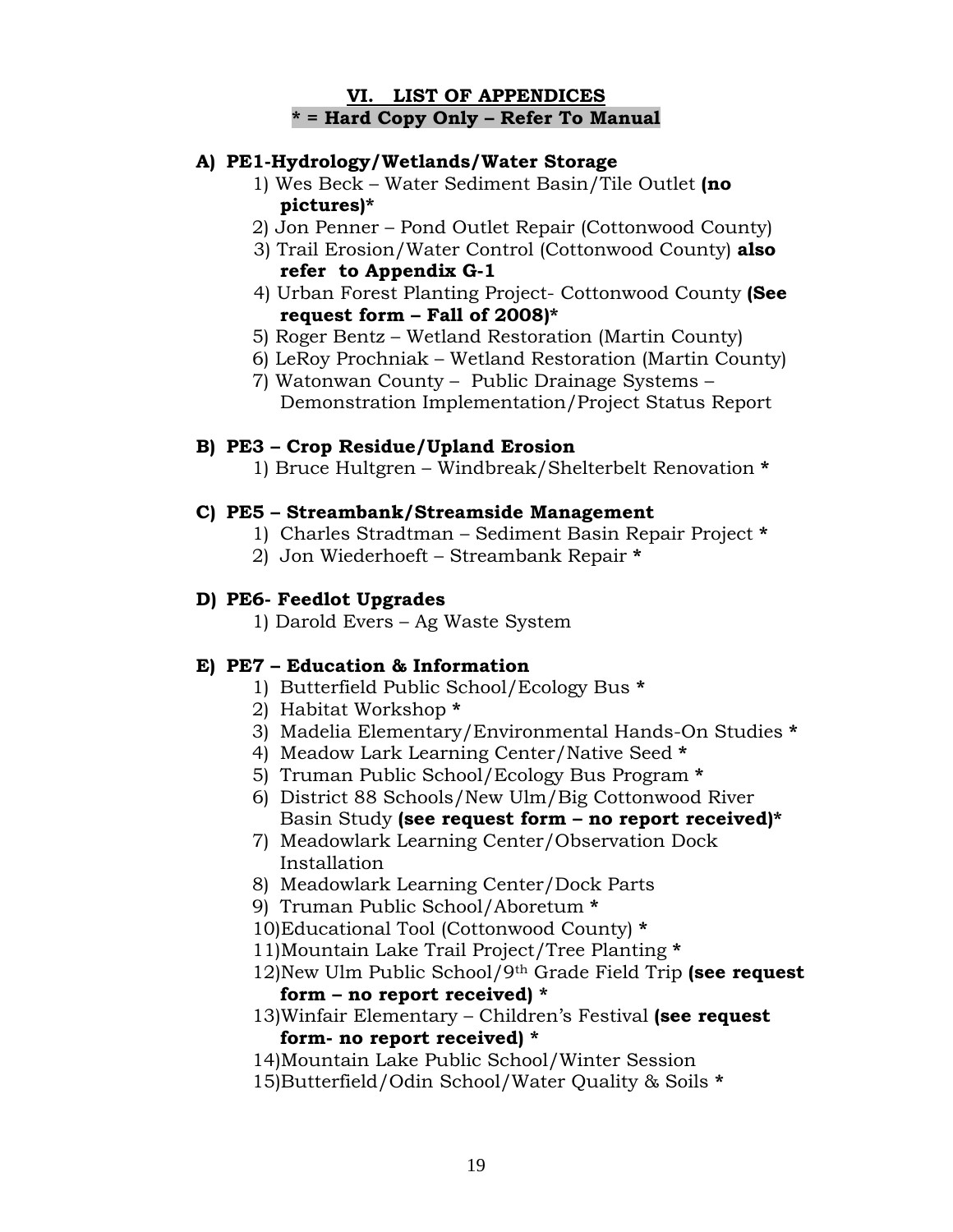- 16)New Ulm High School/Sample Flowing Water Systems **(see request form – no report received) \***
- 17)Madelia Elementary School/1st & 2nd Grade Project **\***
- 18)Mountain Lake School/Water Quality
- 19)Truman Elementary School/Prairie Ecology Bus **\***
- 20)Windom Public School/Des Moines River Water Quality Project **(see request form – no report received) \***
- 21) Madelia High School/Blue Thumb Stream Team Project **(see request form/project completed Fall of 2008 received pictures of equipment used) \***
- 22)Windom School Water Project **(Fall 2008)Jeff Huska \***
- 23)Green Saturday
- 24)Ecology Bus Summary
- 25)Madelia Elementary–Ecology Bus Env. Studies **\***

### **F) PE9 – ISTS Program/Cluster Septic System**

- 1) Long Lake Cluster Septic System Project
- 2) ISTS Loan Dollars by County (SRF0108)

### **G) PE11-Urban Activity**

1) Trail Education & Erosion Control Project **(pictures on CD) \***

### **H) Newspaper/Information Articles**

- 1) 1/18/05 Discussion/Presentation to Watonwan County Board of Commissioners **\***
- 2) 2005 Cottonwood SWCD Annual Report **\***
- 3) 2007 Watonwan SWCD Annual Newsletter **\***
- 4) CWP Monitoring Poster Project
- 5) 4/29/08 CSMP Banquet Articles/Photos
- 6) Watonwan River Major Water Implementation Project Article
- 7) Watershed Outlet Site at Garden City/Water Quality Data

#### **I) Watonwan River CWP Maps**

- 1) CWP ISTS Loan Map (Watonwan County)
- 2) BMP/Easement Maps from Eric Mohring (BWSR)
	- a) Active Conservation Easements
	- b) Conservation Easements
	- c) BMP's in Watonwan River Watershed